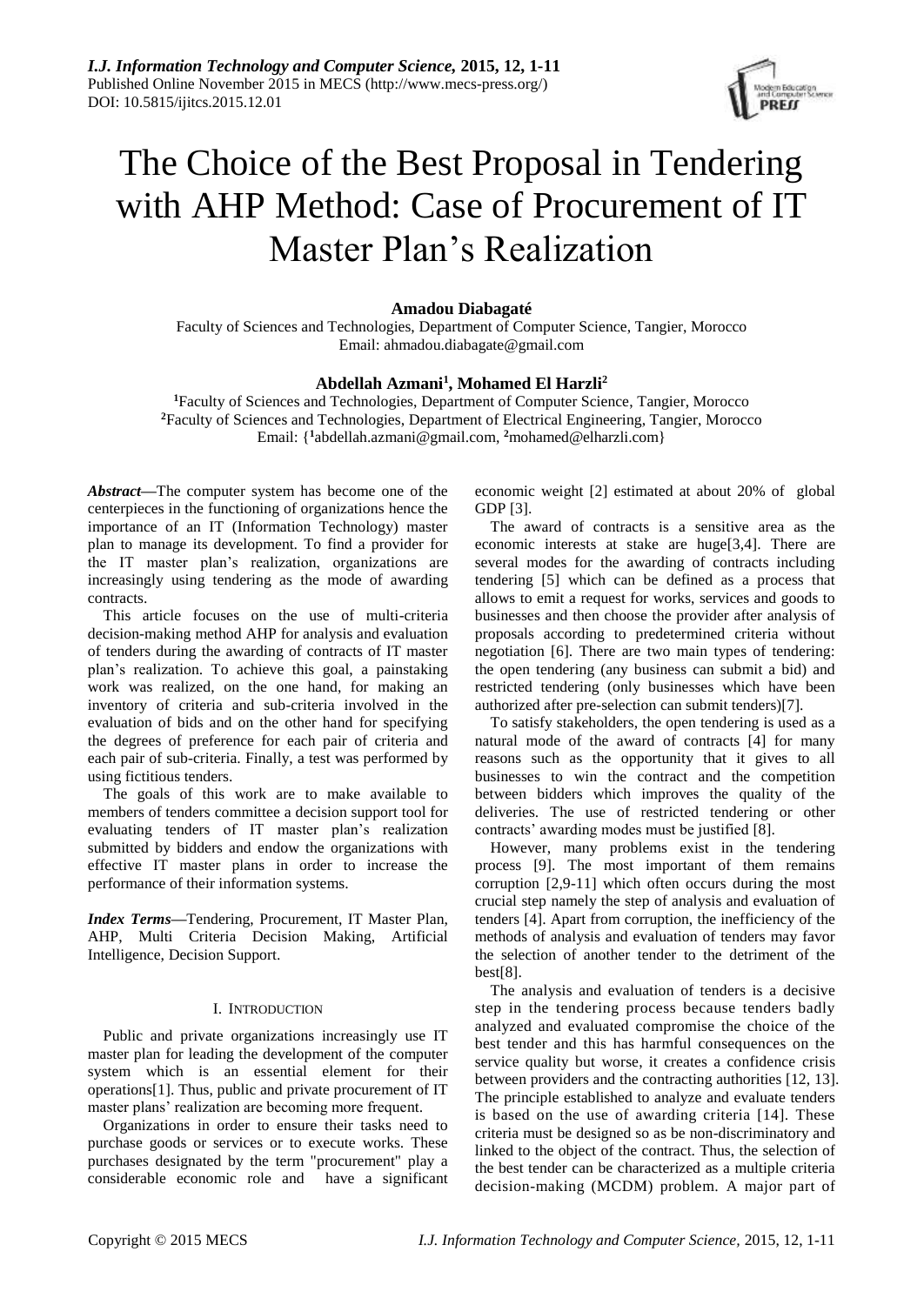decision-making involves the analysis of a set of alternatives described in terms of evaluative criteria. In order to find the most suitable alternative or determine the relative priority of each alternative, they must be ranked [15].

A frequently used method to solve the multi-criteria decision-making problem is AHP [\(Analytic hierarchy](https://www.google.com/url?sa=t&rct=j&q=&esrc=s&source=web&cd=2&cad=rja&uact=8&ved=0CCMQFjABahUKEwjO2tPzvunGAhXCVhQKHU3iDJk&url=https%3A%2F%2Fen.wikipedia.org%2Fwiki%2FAnalytic_hierarchy_process&ei=LMysVc6UKsKtUc3Es8gJ&usg=AFQjCNGmpvWe0k3ATGl_DK2yGumBymiFhw&bvm=bv.98197061,d.d24)  [process\)](https://www.google.com/url?sa=t&rct=j&q=&esrc=s&source=web&cd=2&cad=rja&uact=8&ved=0CCMQFjABahUKEwjO2tPzvunGAhXCVhQKHU3iDJk&url=https%3A%2F%2Fen.wikipedia.org%2Fwiki%2FAnalytic_hierarchy_process&ei=LMysVc6UKsKtUc3Es8gJ&usg=AFQjCNGmpvWe0k3ATGl_DK2yGumBymiFhw&bvm=bv.98197061,d.d24) method [16-19]. The AHP method has been developed by the mathematician Thomas Saaty Lorie[20, 21]. It is a powerful and flexible method of decision support applied for solving simple and complex problems in many situations [22, 23].

One of the main advantages of AHP method is its simplicity compared to many decision support methods[24-25]. Also, one of its key strengths is its ability to handle quantitative and qualitative criteria in the same decision-making problem [26, 27]. AHP method provides, moreover, the possibility of establishing a hierarchical structure of the criteria allowing the decision makers to define specific criteria and sub-criteria to facilitate the phase of definition of preference degrees[28].

The aim of this work is to propose a decision making tool that allows selecting the best tender during the award of contracts of IT master plan's realization. To achieve that, the AHP method has been used for its performance and its great success in published works.

The remainder of this paper is structured as follows. Section 2 provides a related work with regard to artificial intelligence methods particularly MCDM methods used for the selection of the best proposal in tendering. Section 3 gives a description of IT master plan. Section 4 provides the theory of AHP method. The results of the AHP method's implementation in awarding of contracts of IT master plan's realization are described in section 5. The paper ends with concluding remarks and avenues for future research in section 6.

# II. RELATED WORK

To improve the process of selecting the best tender, many solutions based on artificial intelligence methods particularly on multi-criteria decision making methods have been proposed[29-32].

Tsai and Chou have worked on the establishment of a fuzzy system for online contracts award which allows bidders to submit tenders online. The tenders will be evaluated online by the fuzzy system according the awarding criteria [33].

Diabagaté, Azmani and EL Harzli have proposed a new method of analysis and evaluation of tenders based on the use of fuzzy logic and rule of proportion [34].

For contracts of construction works, Yang, Qu and Zu have, firstly, introduced a new evaluation index system which uses quantitative analysis in order to avoid error induced by the subjectivity of the qualitative analysis. Secondly, they proposed an improved back-propagation neural network as an evaluation method of tenders. These results permit to obtain a simple and practical process of evaluation[35].

Regarding the multi-criteria decision making methods, there are two main approaches in published research related to the selection of the best tender. The approach which proposes a decision support tool based on a MCDM method for all types of contracts and the approach which addresses a specific type of contracts. For the first approach, Han-Chen Huang has proposed a weighted analysis on evaluation criteria of the most advantageous bid [36] for all types of contracts by using FAHP method. The disadvantage of this approach is its inability to take into account all specificities of the contracts. Indeed, there are several types of contracts and each type presents some particular specificities. This disadvantage explains the fact that most of the published researches adopt the second approach by addressing a specific type of contract.

There are several MCDM methods. Among these methods, AHP seems to be a very popular method and has been widely applied to deal with various complex decision-making problems mainly in the problem of selecting of the best tender [15].

Priya, Iyakutti and Devi have developed a decision support system in the context of the dematerialization of public procurement for the choice of the best tender among which proposed by auto manufacturing companies. They integrated AHP method in this E-procurement system for the selection of the best proposal [37].

Akarte et al. developed a web-based AHP system to evaluate the casting suppliers with respect to eighteen criteria. In the system, suppliers had to register, and then input their casting specifications. To evaluate the suppliers, buyers had to determine the relative importance weightings for the criteria based on the casting specifications, and then assigned the performance rating for each criterion using a pairwise comparison [38].

Atanasova-Pacemska, Lapevski and Timovski proposed a decision making tool for the choice of the best economic offer for purchase of computer equipment, especially purchase of desktop computers. In this research, the selection criteria according to which the selection of the best tender will be made is in accordance with the Law on Public Procurement of the Republic of Macedonia[39].

Chan et al. developed an AHP-based decision making approach to solve the supplier selection problem. Potential suppliers were evaluated based on fourteen criteria. A sensitivity analysis using Expert Choice was performed to examine the response of alternatives when the relative importance rating of each criterion was changed [16].

Dang and Zhiguo have proposed a method to quantify the relationship between object and factors in bidding universities procurement of materials, based on the AHP method and the analysis of the representative factors in bidding decision[40].

In the literature, we have not found the published research which address the selection of the best tender during awarding of contracts of IT master plan's realization. This fact reflects the great importance of this work which can be considered as a reference by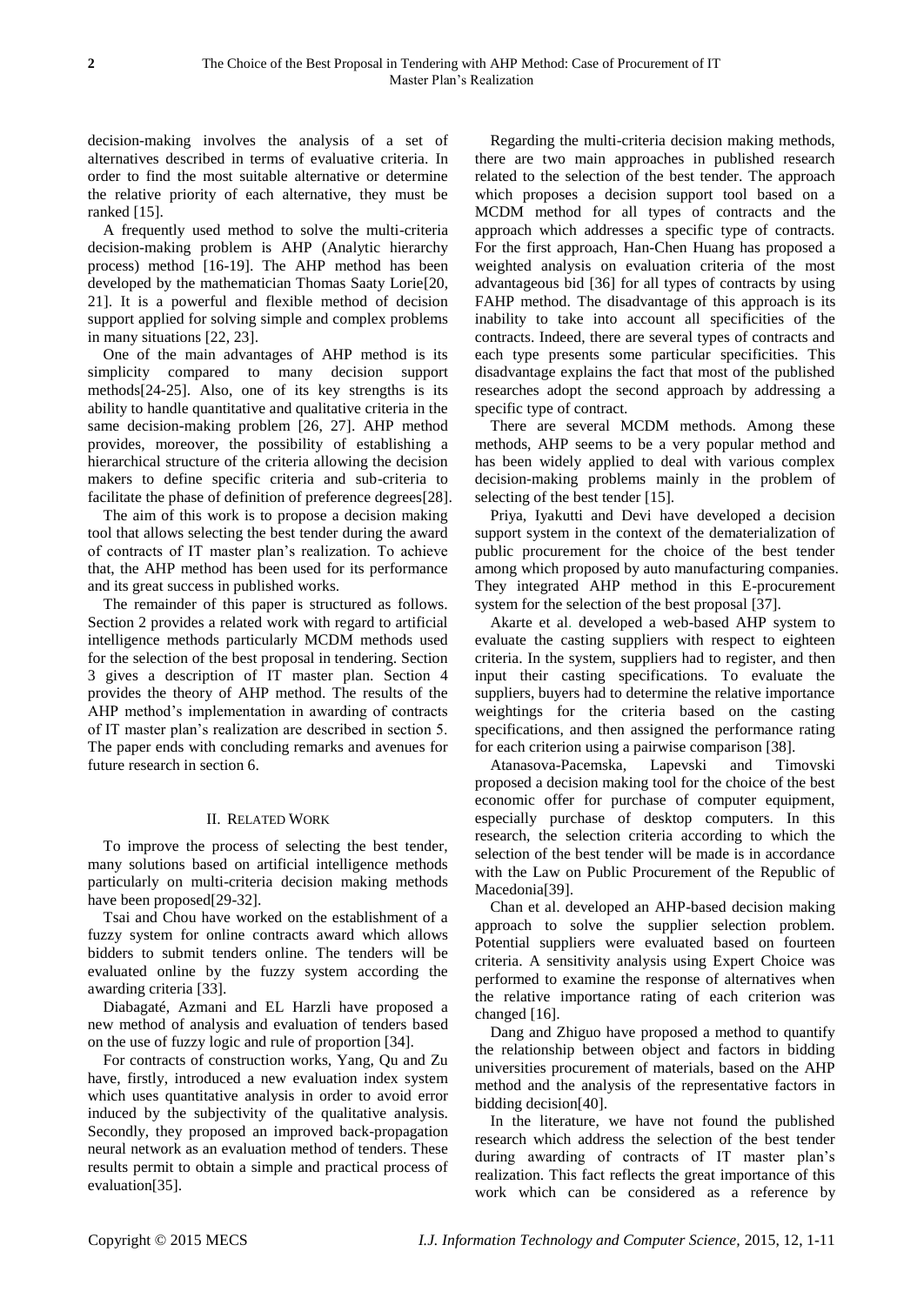organizations during the calls for tenders for the realization of IT master plans.

# III. IT MASTER PLAN

The IT master plan is a strategic plan intended for piloting the development of IT in an organization. It allows having a computer system that meets the strategic options of the Directorate General. Its starting point is the strategy of an organization to reach the definition of a target in terms of IT and information system. The realization of an IT master plan aims at many objectives such as:

- the urbanization of the computer system
- the modernization of IT infrastructures (hardware and software)
- the reduction of IT costs
- the accompaniment of the launch of strategic projects
- the creation of monitoring indicators
- the multi-sites deployment of the computer system

Many organizations are implementing IT master plan given its importance for the planning and development of their information systems[41]. The main steps in the implementation of an IT master plan are to:

- take cognizance of the strategy
- carry out an overview of the existing
- express the needs
- set the priorities
- develop scenarios to reach the targets
- define an action plan to achieve the chosen target

After its realization, the IT master plan is a document which generally includes:

- a description of the business processes of the organization
- a mapping of the computer system and its functional architecture
- a description of the IT processes
- the application architecture of the computer system
- the technical architecture of the computer system
- an inventory of technologies (hardware and software) and IT assets
- a technical and economic analysis of the opportunity to computerize all or part of every business process
- a assessment of the budgetary aspects of projects (technology costs, implementation costs, costs related to change)
- a plan of deployment and control

# IV. THEORY OF AHP METHOD

The implementation of AHP method is based , firstly, on the construction of the matrices of judgment, the determination of the priority vectors containing the weights of criteria and sub-criteria, the study of the consistency of judgment matrices and secondly on a comparative study of alternatives in order to choose the best[20,42]. The mathematical theory of the step of the comparative study of alternatives is similar to that of the determination of the priority vectors.

# *A. Construction of Matrices of Judgment*

In the matrix of judgment, the decision maker sets the preferences he has with respect to each pair of criteria and each pair of sub-criteria[20,43-44]. These preferences, which are expressed as verbal forms are converted to digital forms according to the table (1) [47-49].

|  |  |  | Table 1. Table of preferences' equivalency |
|--|--|--|--------------------------------------------|
|--|--|--|--------------------------------------------|

| Linguistic scale                                           | Digital scale |
|------------------------------------------------------------|---------------|
| The two criteria A and B are equal                         |               |
| The criterion A moderately dominates<br>the criterion B    | 3             |
| The criterion A strongly dominates the<br>criterion B      | 5             |
| The criterion A very strongly dominates<br>the criterion B |               |
| The criterion A is absolutely dominant                     | ч             |
| Intermediate values to refine judgments                    | 2, 4, 6, 8    |

Let  $(C_j)_{1 \leq j \leq p}$  and A be respectively the set of criteria and the matrix of judgment.  $A$  is defined as follows:

$$
A = \begin{pmatrix} c_{11} & c_{12} & \cdots & \cdots & c_{1p} \\ c_{21} & c_{22} & \cdots & \cdots & \cdots \\ \cdots & \cdots & \ddots & \cdots & \cdots \\ c_{p1} & \cdots & \cdots & \cdots & c_{pp} \end{pmatrix} = (c_{jm})_{1 \le j, m \le p}
$$
(1)

Where:

- $c_{jm}$  is the preference degree of criterion  $C_i$  on the criterion  $C_m$
- $c_{jm} = 1 \forall j = m \text{ and } c_{jm} = \frac{1}{c_{mj}} \forall j, m$

#### *B. Determination of Weight Vector (Priority Vector)*

For synthesizing the judgment matrix of criteria [28], two quantities  $S_m$  and  $t_{im}$  are defined as follows:

$$
S_m = \sum_{j=1}^p c_{jm} \quad \forall \ m = 1 \tag{2}
$$

$$
t_{jm} = \frac{c_{jm}}{S_m} \quad \forall j, m = 1, \dots, p \tag{3}
$$

To classify criteria in order of priority, the priority degree  $P_j$  of each criterion  $C_j$  is obtained as follows: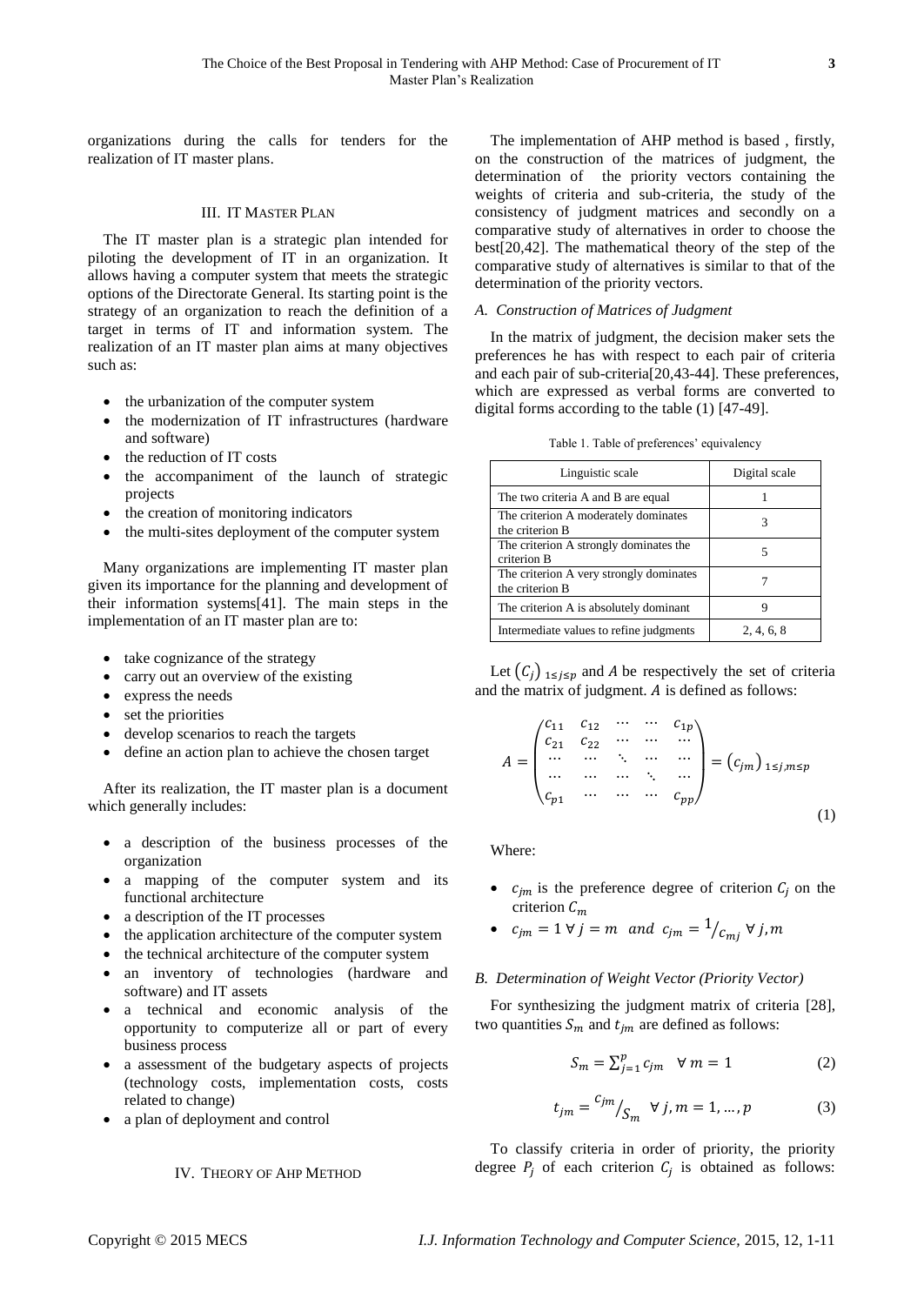$$
P_j = \frac{1}{p} * \tilde{P}_j \quad \forall j = 1, \dots, p \quad \text{where} \quad \tilde{P}_j = \sum_{m=1}^p t_{jm}
$$
\n
$$
\tag{4}
$$

The most important criterion  $C_M$  is the criterion which priority degree  $P_M$  is such that:

$$
P_M = \frac{1}{p} \sum_{m=1}^p t_{Mm} > P_j = \frac{1}{p} \sum_{m=1}^p t_{jm} \ \forall j \neq M
$$

#### *C. Study of Consistency of Judgment Matrix*

After the construction of judgment matrices and determination of priority vectors, the consistency of each matrix must be studied[20,42,48]. To achieve this, a ratio is calculated to reflect the degree of consistency. A radio more than 0.1 indicates a too high level of inconsistency [45,47,50].

Suppose T,  $T_R$  and  $\lambda_{max}$  defined as follows:

$$
T = (T_j)_{1 \le j \le p} = P_1 * \begin{pmatrix} c_{11} \\ c_{21} \\ \vdots \\ c_{p1} \end{pmatrix} + \dots + P_p * \begin{pmatrix} c_{1p} \\ c_{2p} \\ \vdots \\ c_{pp} \end{pmatrix} \quad (5)
$$

$$
T = \sum_{j=m=1}^{p} P_j * C_m \text{ where } C_m = \begin{pmatrix} C_{1m} \\ C_{2m} \\ \vdots \\ C_{pm} \end{pmatrix}
$$
 (6)

$$
T_R = \begin{pmatrix} T_{R_1} \\ T_{R_2} \\ \vdots \\ T_{R_p} \end{pmatrix} = \begin{pmatrix} T_1/p_1 \\ T_2/p_2 \\ \vdots \\ T_p/p_p \end{pmatrix}
$$
(7)

$$
\lambda_{max} = \frac{1}{p} \sum_{j=1}^{p} T_{R_j} \tag{8}
$$

The consistency index  $IC$  and the ratio of coherence RC are defined respectively as follows:

$$
IC = \frac{\lambda_{max} - p}{p - 1} \tag{9}
$$

$$
RC = \frac{IC}{IA} \tag{10}
$$

The index  *varies according to the number of criteria* and it is given by the table (2) [47,50-52]:

Table 2. Table of indices IA

| Number of<br>criteria |            |      | ۰ | u  |      |     | 1 V |
|-----------------------|------------|------|---|----|------|-----|-----|
| ΙA                    | FC<br>0,58 | 0.90 |   | 14 | ے د۔ | ن+. |     |

# V. APPLICATION OF AHP METHOD IN CONTRACTS AWARD OF IT MASTER PLAN'S REALIZATION

This section describes the different steps and results of the application of AHP method for the evaluation of tenders of IT master plan's realization.

## *A. Identification of Criteria, Sub-Criteria and Preference Degrees*

The identification of criteria, sub-criteria and their weights is a crucial step toward the implementation of the AHP method. In this study, the approach adopted has been to consult several tender documents gathering expertise from many experts about criteria, sub-criteria and weighting. Tender documents about IT master plan realization from different countries have been consulted.

The process of identification of criteria has been done in two main phases. In the first phase, the expertise of experts who have participated in the drafting of the several consulted tender documents allowed identifying criteria, sub-criteria and weights.

A similar work has been done in the second phase to consolidate the results of the first phase and establish the definitive list of criteria, sub-criteria and their weights.

The table 3 contains some of the many tender documents that have been consulted.

Table 3. Some tender documents consulted

| <b>Contracts</b>                                                                                                                                                                     | Country    |
|--------------------------------------------------------------------------------------------------------------------------------------------------------------------------------------|------------|
| Tender documents of the IT master plan's<br>realization of ANAPEC (National Agency<br>for Promotion of Employment and Skills)                                                        | Morocco    |
| Tender documents of the realization of an IT<br>master plan for the period 2013-2017 of<br>Loire-Bretagne water Agency                                                               | France     |
| Tender documents of the realization of an IT<br>master plan for the ministry of higher<br>education, training of managers and<br>scientific research for the period of 2012-<br>2016 | Morocco    |
| Tender documents of the realization of an IT<br>Master Plan for Mauritania Central Bank                                                                                              | Mauritania |
| Tender documents of the realization of an IT<br>master plan dedicated to the health<br>surveillance of Saint-Maurice                                                                 | Guyana     |
| Tender documents of the realization of an IT<br>Master Plan for the city of Pessac                                                                                                   | France     |
| Tender documents of the IT Master Plan's<br>realization of MDJS (Moroccan Company of<br>Games and Sports)                                                                            | Morocco    |

This approach allowed, on the one hand, to identify all criteria and sub-criteria and on the other hand to have a good appreciation of preference degrees of each pair of criteria and each pair of sub-criteria.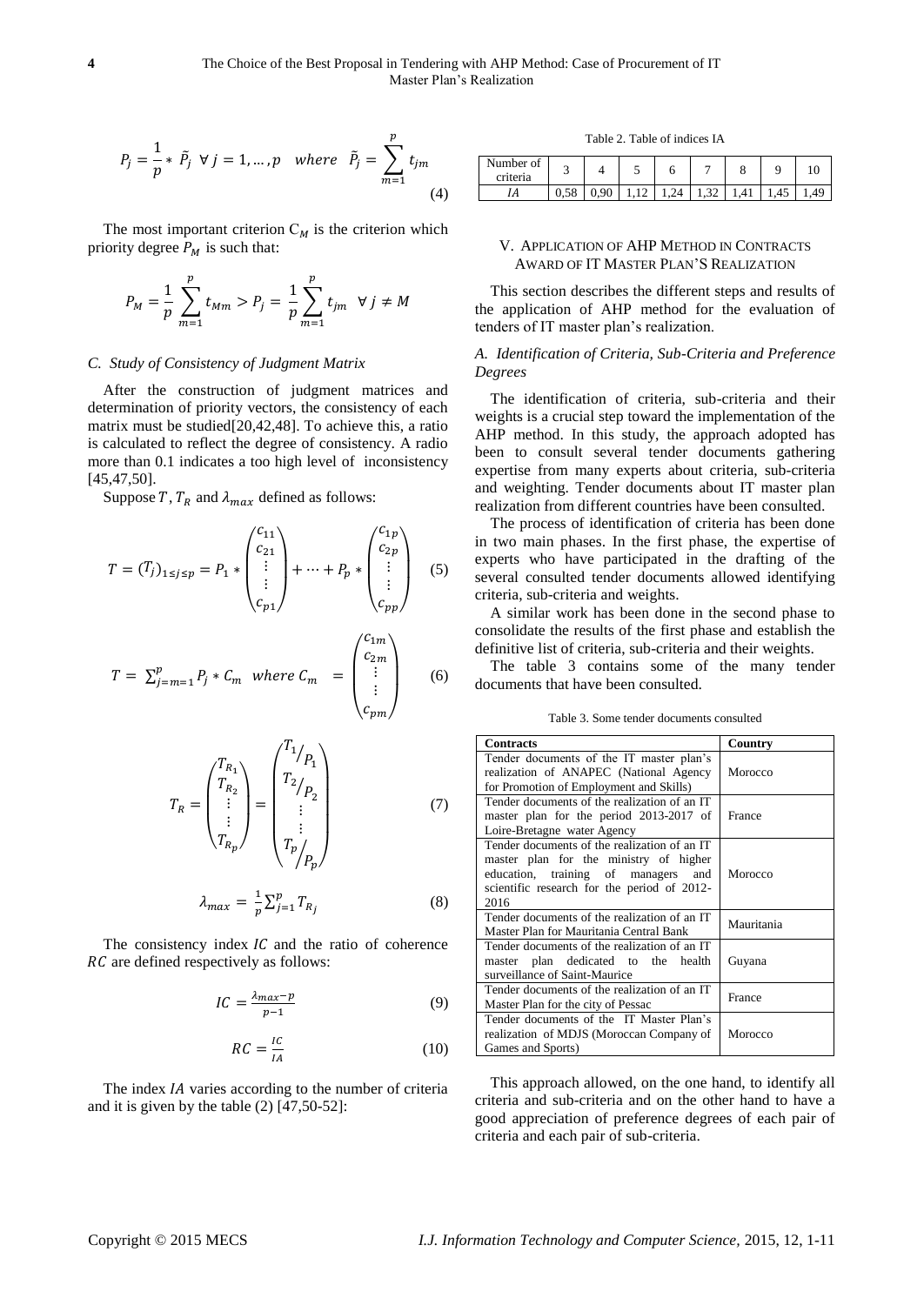

Fig. 1. Hierarchy of criteria and sub-criteria for evaluation of tenders

The Fig.1 presents in a hierarchical structure all criteria and sub-criteria for the implementation of AHP method.

## *B. Construction of Judgment Matrix of Criteria and Determination of the Priority Vector*

The tables 4 and 5 contain respectively the judgment matrix of criteria and the calculations of the priority vector. The most important criterion is the criterion "Price" with a weight of 0.61. It is followed by the criteria "Team Qualifications" and "Working methodology" having respectively weight of 0.199 and 0.121.

|                              | Price | Working<br>methodology | Capital and<br>references | Team<br>Oualification |
|------------------------------|-------|------------------------|---------------------------|-----------------------|
| Price                        |       |                        |                           |                       |
| Working<br>methodology       | 1/5   |                        | 2                         | 1/2                   |
| Capital and<br>references    | 1/7   | 1/2                    |                           | 1/3                   |
| Team<br><b>Qualification</b> | 1/4   |                        |                           |                       |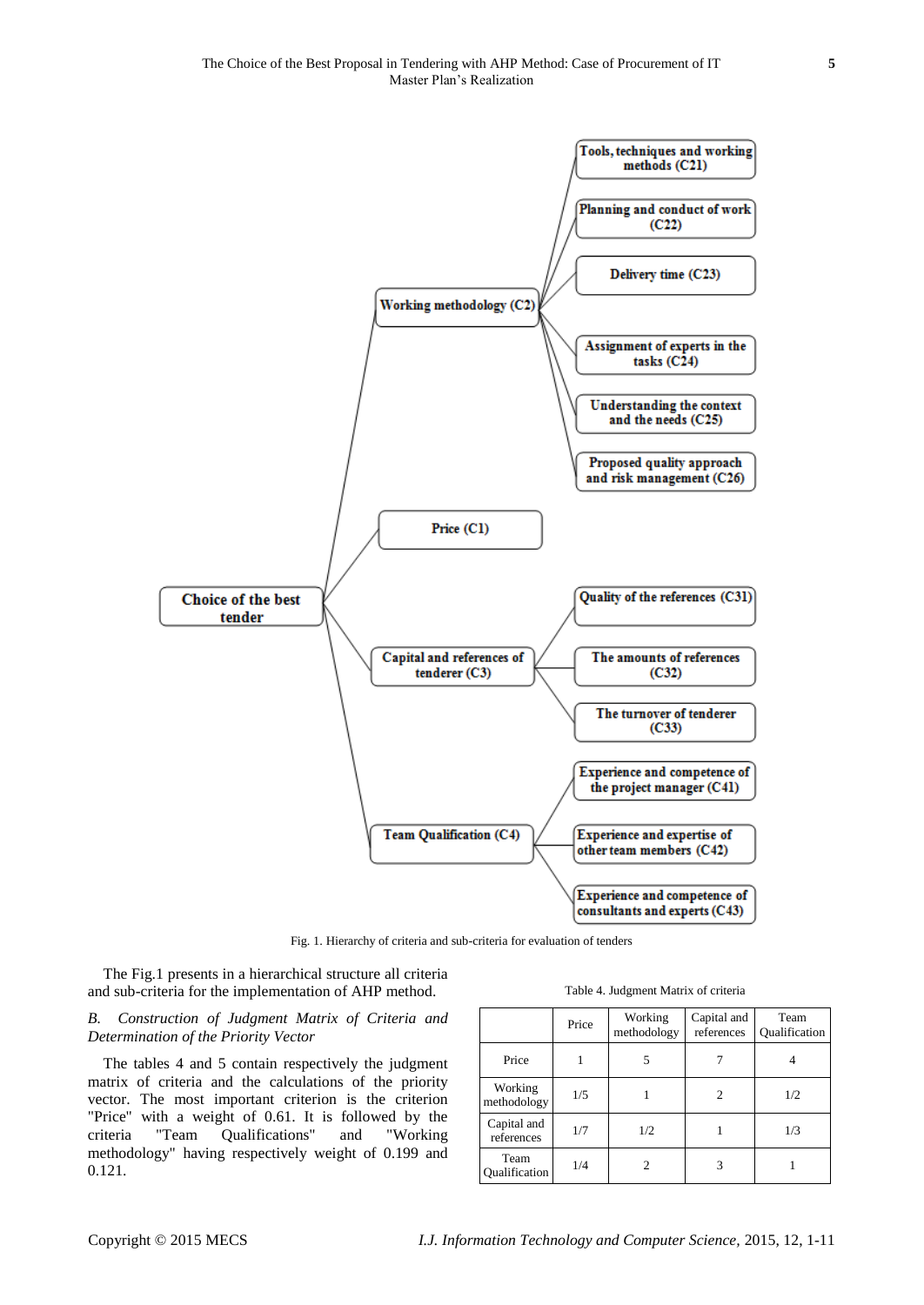| Criteria                  | $t_{i1}$ | $t_{i2}$ | $t_{i3}$ | $t_{i4}$ | $\tilde{P}_j$ | Weight<br>$(P_i)$ |
|---------------------------|----------|----------|----------|----------|---------------|-------------------|
| Price                     | 0.63     | 0.59     | 0.54     | 0.69     | 2,44          | 0,610             |
| Working<br>methodology    | 0.13     | 0,12     | 0.15     | 0,09     | 0,48          | 0,121             |
| Capital and<br>references | 0.09     | 0.09     | 0.08     | 0.06     | 0,28          | 0,071             |
| Team<br>Oualification     | 0,157    | 0,26     | 0.23     | 0,17     | 0.79          | 0,199             |

Table 5. Calculation of criteria's priority vector

Table 6. Study of consistency of judgment matrix

| $P_1 * C_1$                                                                                                       | $P_2 * C_2$                                      | $P_3 * C_3$ | $P_4 * C_4$ | $T_i$ | $T_{R_j}$ |  |  |
|-------------------------------------------------------------------------------------------------------------------|--------------------------------------------------|-------------|-------------|-------|-----------|--|--|
| 0.61                                                                                                              | 0,60                                             | 0,49        | 0.79        | 2,50  | 4,10      |  |  |
| 0.12                                                                                                              | 0.12                                             | 0.14        | 0,1         | 0,48  | 4,00      |  |  |
| 0.09                                                                                                              | 0.06                                             | 0,07        | 0,07        | 0.28  | 4,03      |  |  |
| 0.15                                                                                                              | 0,24                                             | 0,21        | 0,2         | 0.80  | 4,05      |  |  |
| $\lambda_{max} = \frac{1}{4} \sum_{j=1}^{4} T_{R_j} = 4,04544494$ ; $IC = \frac{\lambda_{max}-4}{4} = 0,01514831$ |                                                  |             |             |       |           |  |  |
|                                                                                                                   | $IA = 0.9$ and $RC = \frac{IC}{IA} = 0.01683146$ |             |             |       |           |  |  |

Table 6 displays the results about the study of judgment matrix's consistency. The ratio of coherence  $RC$  is much lower than  $0,1$  therefore the degree of consistency is very satisfying.

## *C. Construction of Judgment Matrices of Sub-Criteria and Determination of the Priority Vectors*

The tables 7, 8 and 9 present respectively the judgment matrix of sub-criteria of criterion "Work Methodology (C2)", the calculations of the associated priority vector and the results of the study of judgment matrix's consistency.

Table 7. Judgment matrix of sub-criteria of criterion "Working Methodology"

|                 | C <sub>21</sub> | C <sub>22</sub> | C <sub>23</sub>  | C <sub>24</sub> | C <sub>25</sub> | C <sub>26</sub> |
|-----------------|-----------------|-----------------|------------------|-----------------|-----------------|-----------------|
| C <sub>21</sub> |                 | 5               | 8                | 6               | 2               | 8               |
| C <sub>22</sub> | 1/5             | 1               | $\boldsymbol{2}$ | 3               | 1/3             | 2               |
| C <sub>23</sub> | 1/8             | $\frac{1}{2}$   | 1                | 1/2             | 1/5             | 1/2             |
| C <sub>24</sub> | 1/6             | 1/3             | $\overline{c}$   | 1               | 1/6             | $\mathfrak{2}$  |
| C <sub>25</sub> | 1/2             | 3               | 5                | 6               | 1               | 5               |
| C <sub>26</sub> | 1/8             | $\frac{1}{2}$   | $\boldsymbol{2}$ | 1/2             | 1/5             | 1               |

Table 8. Calculation of priority vector for sub-criteria of criterion "Working Methodology"

|                 | $t_{i1}$ | $t_{i2}$ | $t_{i3}$ | $t_{i4}$ | $t_{i5}$ | $t_{i6}$ | $\tilde{P}_i$ | Weight<br>$(P_i)$ |
|-----------------|----------|----------|----------|----------|----------|----------|---------------|-------------------|
| C <sub>21</sub> | 0,47     | 0.48     | 0.40     | 0.35     | 0,51     | 0.43     | 2.66          | 0,442             |
| C <sub>22</sub> | 0.09     | 0,1      | 0.10     | 0.18     | 0.09     | 0.11     | 0.66          | 0,110             |
| C <sub>23</sub> | 0,06     | 0.05     | 0.05     | 0.03     | 0.05     | 0.03     | 0,27          | 0.044             |
| C <sub>24</sub> | 0.08     | 0.03     | 0.10     | 0,06     | 0.04     | 0.10     | 0.42          | 0,070             |
| C <sub>25</sub> | 0.24     | 0.29     | 0.25     | 0.35     | 0.26     | 0,27     | 1.66          | 0,276             |
| C <sub>26</sub> | 0,06     | 0.05     | 0.10     | 0.03     | 0.05     | 0.05     | 0,34          | 0,057             |

Table 9. Study of judgment matrix consistency

| $P_1 * C_1$                                                                                                                           | $P_2 * C_2$ | $P_{3} * C_{3}$ | $P_4 * C_4$ | $P_5 * C_5$ | $P_6 * C_6$ | $T_i$ | $T_{R_i}$ |
|---------------------------------------------------------------------------------------------------------------------------------------|-------------|-----------------|-------------|-------------|-------------|-------|-----------|
| 0,44                                                                                                                                  | 0,55        | 0,46            | 0,42        | 0,55        | 0,46        | 2,88  | 6,51      |
| 0.09                                                                                                                                  | 0,11        | 0,11            | 0,21        | 0.09        | 0,11        | 0.73  | 6,62      |
| 0,06                                                                                                                                  | 0.06        | 0,06            | 0,04        | 0.06        | 0,029       | 0,29  | 6,48      |
| 0,07                                                                                                                                  | 0,04        | 0,11            | 0,07        | 0.05        | 0,11        | 0,45  | 6,49      |
| 0,22                                                                                                                                  | 0,33        | 0,29            | 0,42        | 0.28        | 0,29        | 1,82  | 6,6       |
| 0,06                                                                                                                                  | 0.06        | 0,11            | 0,04        | 0.06        | 0,06        | 0,37  | 6,52      |
| $\overline{\lambda_{max}} = \frac{1}{6} \sum_{j=1}^{6} T_{R_j} = 6{,}53212604; \quad IC = \frac{\lambda_{max}-6}{6-1} = 0{,}10642521$ |             |                 |             |             |             |       |           |
| $IA = 1,24$ , on a $RC = \frac{IC}{IA} = 0,08582678$                                                                                  |             |                 |             |             |             |       |           |
|                                                                                                                                       |             |                 |             |             |             |       |           |

 $RC$  is very less than 0,1 so the degree of consistency is very satisfying.

The tables 10, 11 and 12 display respectively the judgment matrix of sub-criteria of criterion "Capital and References (C3)", the calculations of the associated priority vector and the results of the study of judgment matrix's consistency.

Table 10. Judgment matrix of sub-criteria of criterion "Capital and references"

|            | C31 | C32 | C33 |
|------------|-----|-----|-----|
| <b>C31</b> |     |     |     |
| C32        | 1/6 |     | 1/3 |
| C33        | 1/3 |     |     |

Table 11. Calculation of priority vector for sub-criteria of criterion "Capital and references"

|                 | $t_{i1}$ | $t_{i2}$ | $t_{i3}$ | P.   | Weight $(P_i)$ |
|-----------------|----------|----------|----------|------|----------------|
| C <sub>31</sub> | 0,67     | 0,6      | 0,69     | 1,96 | 0,65           |
| C32             | 0,11     | 0,1      | 0,08     | 0,29 | 0,1            |
| C <sub>33</sub> | 0,22     | 0,3      | 0,23     | 0,75 | 0,25           |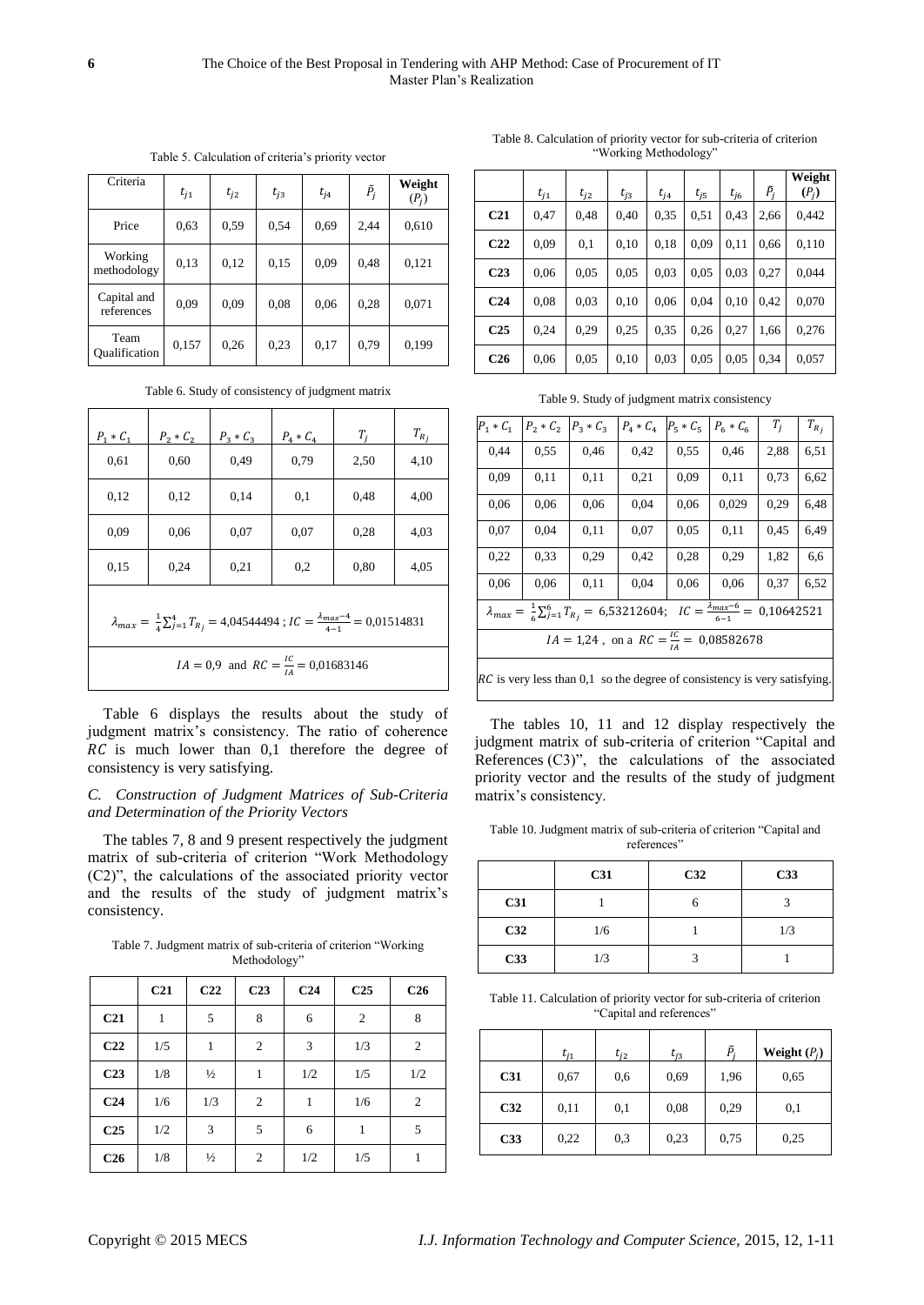Table 12. Study of consistency of judgment matrix

| $P_1 * C_1$                                                                                                    | $P_2 * C_2$ | $P_3 * C_3$ | $T_i$ | $T_{R_i}$ |  |  |
|----------------------------------------------------------------------------------------------------------------|-------------|-------------|-------|-----------|--|--|
| 0.65                                                                                                           | 0,58        | 0.75        | 1,98  | 3,04      |  |  |
| 0.19                                                                                                           | 0,1         | 0.08        | 0,29  | 3,00      |  |  |
| 0,22                                                                                                           | 0.29        | 0,26        | 0.76  | 3,01      |  |  |
| $\lambda_{max} = \frac{1}{3} \sum_{i=1}^{3} T_{R_i} = 3.01834729; IC = \frac{\lambda_{max}-3}{3} = 0.00917365$ |             |             |       |           |  |  |
| $IA = 0.58$ , on a $RC = \frac{IC}{IA} = 0.01581663$                                                           |             |             |       |           |  |  |
| <i>RC</i> is much lower than 0,1 therefore the degree of consistency is very<br>satisfying.                    |             |             |       |           |  |  |

The tables 13, 14 and 15 present respectively the judgment matrix of sub-criteria of criterion "Team Qualification (C4)", the calculations of the associated priority vector and the results of the study of judgment matrix's consistency.

Table 13. Judgment matrix of sub-criteria of criterion "Team qualification"

|                 | C <sub>41</sub> | C42 | C43 |
|-----------------|-----------------|-----|-----|
| C <sub>41</sub> |                 | 1/5 | 3   |
| C42             |                 |     |     |
| C43             | 1/3             | 1/7 |     |

Table 14. Calculation of priority vector for sub-criteria of criterion "Team qualification"

|                 | $t_{j1}$ | $t_{i2}$ | $t_{j3}$ | $\tilde{P}_j$ | Weight $(P_j)$ |
|-----------------|----------|----------|----------|---------------|----------------|
| C <sub>41</sub> | 0,16     | 0,15     | 0,27     | 0,58          | 0,19           |
| C42             | 0,79     | 0,74     | 0,64     | 2,17          | 0,72           |
| C <sub>43</sub> | 0,05     | 0,15     | 0,09     | 0,25          | 0,083          |

| $t_{j1}$ | $t_{j2}$ | $t_{j3}$ | $\tilde{P}_j$ | Priorité<br>$(P_j)$ | $t_{j1}$ |
|----------|----------|----------|---------------|---------------------|----------|
| 0,16     | 0,15     | 0,27     | 0,58          | 0,19                | 0,16     |
| 0,79     | 0,74     | 0,64     | 2,17          | 0,72                | 0,79     |
| 0,05     | 0,15     | 0,09     | 0,25          | 0,083               | 0,05     |

Table 15. Study of consistency of judgment matrix

| $P_1 * C_1$                                                                                                    | $P_2 * C_2$ | $P_{2} * C_{2}$ | $T_i$ | $T_{R_i}$ |  |  |  |
|----------------------------------------------------------------------------------------------------------------|-------------|-----------------|-------|-----------|--|--|--|
| 0.19                                                                                                           | 0,14        | 0.25            | 0.59  | 3,04      |  |  |  |
| 0.97                                                                                                           | 0,72        | 0.58            | 2,27  | 3,14      |  |  |  |
| 0.064                                                                                                          | 0,10        | 0.08            | 0,25  | 3,01      |  |  |  |
| $\lambda_{max} = \frac{1}{3} \sum_{j=1}^{3} T_{R_j} = 3,06581867; IC = \frac{\lambda_{max}-3}{2} = 0,03290934$ |             |                 |       |           |  |  |  |
| $IA = 0.58$ , on a $RC = \frac{IC}{IA} = 0.05674023$                                                           |             |                 |       |           |  |  |  |
| <i>RC</i> is much lower than 0,1 therefore the degree of consistency is very<br>satisfying.                    |             |                 |       |           |  |  |  |

The table 16 shows the weights of the sub-criteria of each criterion. The criterion "Price" has no sub-criterion therefore it doesn't appear in the table.

Table 16. Summary table of sub-criteria's weights

| Criterion Working methodology (C2)          |                 |                 |                 |                 |                 |                 |  |
|---------------------------------------------|-----------------|-----------------|-----------------|-----------------|-----------------|-----------------|--|
| <b>Sub-criterion</b>                        | C <sub>21</sub> | C <sub>22</sub> | C <sub>23</sub> | C <sub>24</sub> | C <sub>25</sub> | C <sub>26</sub> |  |
| Weight of sub-<br>criterion                 | 0,442           | 0.110           | 0,044           | 0,070           | 0,276           | 0,057           |  |
| <b>Criterion Capital et References (C3)</b> |                 |                 |                 |                 |                 |                 |  |
| <b>Sub-criterion</b>                        | C <sub>31</sub> | C <sub>32</sub> | C <sub>33</sub> |                 |                 |                 |  |
| Weight of sub-<br>criterion                 | 0,653           | 0.096           | 0,251           |                 |                 |                 |  |
| <b>Criterion Team Qualification (C4)</b>    |                 |                 |                 |                 |                 |                 |  |
| <b>Sub-criterion</b>                        | C <sub>41</sub> | C <sub>42</sub> | C43             |                 |                 |                 |  |
| Weight of sub-<br>criterion                 | 0,193           | 0.724           | 0,083           |                 |                 |                 |  |

### *D. Comparison of Tenders and Determination of the Best*

This section consists in doing a test with three tenders  $0_1$ ,  $0_2$ ,  $0_3$ . The table 17 gives the comparison matrix of the three tenders for the criterion "Price" and the weights of tenders.

For the criteria which have sub-criteria, the table 18 contains the weights of the tenders according to subcriteria of each criterion. The weights of tenders according criteria that have sub-criteria are calculated by the weighted sum of the weights of sub-criteria and the weights of tenders according sub-criteria [52].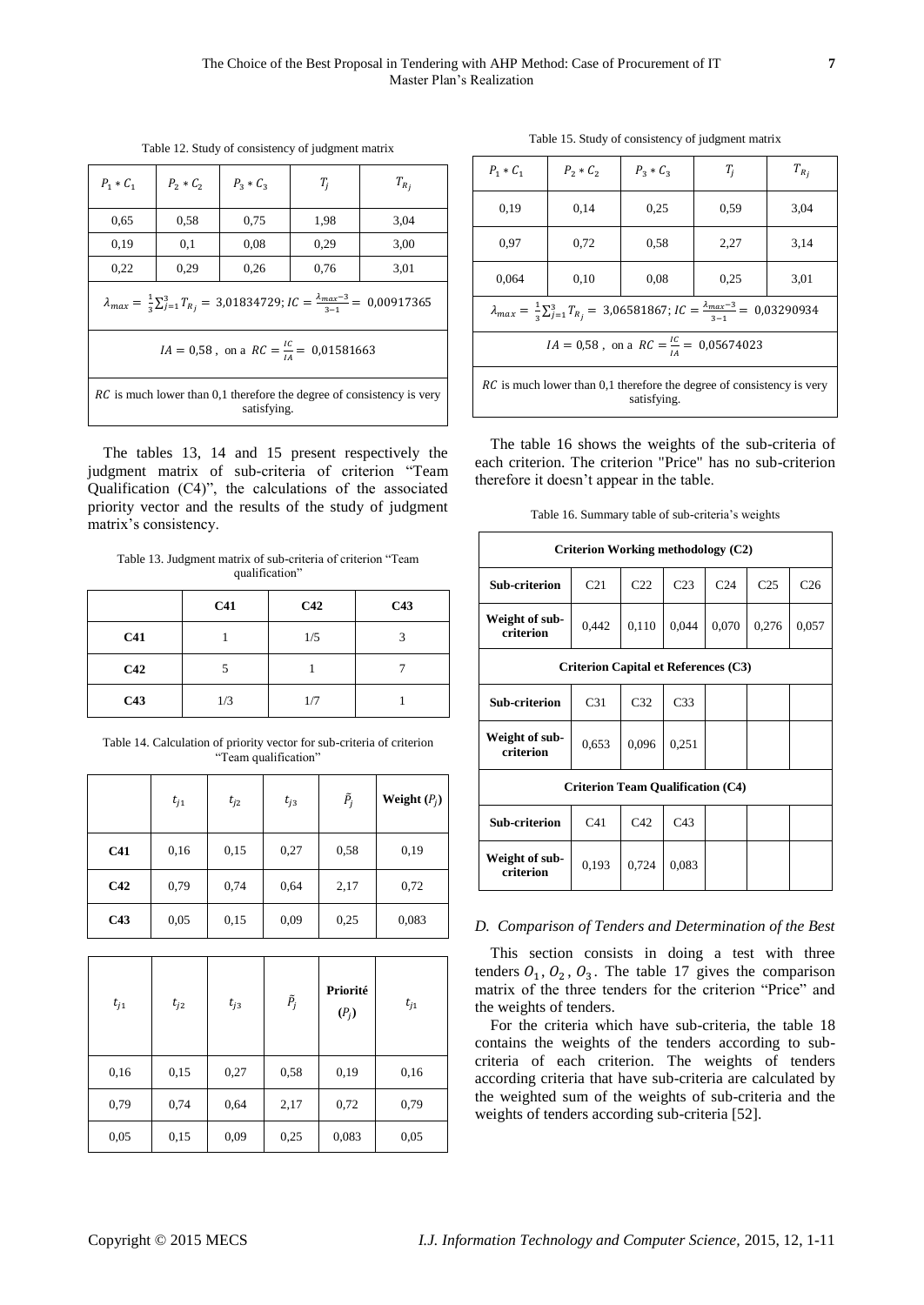|                                                           | Criterion "Working methodology (C2)"     |                                          |                                            |                 |                 |                  |           |  |
|-----------------------------------------------------------|------------------------------------------|------------------------------------------|--------------------------------------------|-----------------|-----------------|------------------|-----------|--|
| <b>Sub-criterion</b>                                      | C <sub>21</sub>                          | C <sub>22</sub>                          | C <sub>23</sub>                            | C <sub>24</sub> | C <sub>25</sub> | C <sub>26</sub>  |           |  |
| Weight of sub-<br>criterion                               | 0,442                                    | 0,110                                    | 0,044                                      | 0,070           | 0,276           | 0,057            |           |  |
| <b>Tender</b>                                             |                                          | Weights of tenders at sub-criteria level |                                            |                 |                 |                  |           |  |
| ${\cal O}_1$                                              | 0,68156288                               | 0,7504068                                | 0,0824043                                  | 0,6             | 0,16759411      | 0,6267081        | 0,5119552 |  |
| O <sub>2</sub>                                            | 0,23644689                               | 0,1622026                                | 0,3151245                                  | 0,3             | 0,73797054      | 0,1099379        | 0,3674159 |  |
| $O_3$                                                     | 0,08199023                               | 0,0873906                                | 0,6024712                                  | 0,1             | 0,09443535      | 0,263354         | 0,1206289 |  |
|                                                           |                                          |                                          | Criterion "Capital et References (C3)"     |                 |                 |                  |           |  |
| <b>Sub-criterion</b>                                      | C <sub>31</sub>                          | C <sub>32</sub>                          | C <sub>33</sub>                            |                 |                 |                  |           |  |
| Weight of sub-<br>criterion                               | 0,653                                    | 0,096                                    | 0,251                                      |                 |                 |                  |           |  |
| <b>Tender</b>                                             | Weights of tenders at sub-criteria level |                                          |                                            |                 |                 |                  |           |  |
| $O_1$                                                     | 0,7272727                                | 0,5812636                                | 0,0819902                                  |                 |                 |                  | 0,5512901 |  |
| O <sub>2</sub>                                            | 0,1818182                                | 0,3091503                                | 0,2364469                                  |                 |                 |                  | 0,2077552 |  |
| ${\cal O}_3$                                              | 0,0909091                                | 0,1095861                                | 0,6815629                                  |                 |                 |                  | 0,2409547 |  |
|                                                           |                                          |                                          | <b>Criterion "Team Qualification (C4)"</b> |                 |                 |                  |           |  |
| Sub-criterion                                             | C <sub>41</sub>                          | C42                                      | C43                                        |                 |                 |                  |           |  |
| Weight of sub-<br>criterion                               | 0,193                                    | 0,724                                    | 0,083                                      |                 |                 |                  |           |  |
| <b>Tender</b><br>Weights of tenders at sub-criteria level |                                          |                                          |                                            |                 |                 | Weight of tender |           |  |
| ${\cal O}_1$                                              | 0,0926219                                | 0,5812636                                | 0,6666667                                  |                 |                 |                  | 0,4939796 |  |
| O <sub>2</sub>                                            | 0,6150198                                | 0,3091503                                | 0,2222222                                  |                 |                 |                  | 0,3609982 |  |
| ${\cal O}_3$                                              | 0.2923584                                | 0.1095861                                | 0.1111111                                  |                 |                 |                  | 0,1450222 |  |

Table 18. The weights of tenders at sub-criteria level

Table 17. Comparison matrix of tenders according the criterion "Price" and the associated weight vector

| C <sub>1</sub> | ${\cal O}_1$ | ${\cal O}_2$  | $O_3$ | $W_{C_1}$ |
|----------------|--------------|---------------|-------|-----------|
| ${\cal O}_1$   |              | 2             | 5     | 0,59      |
| ${\cal O}_2$   | 1/2          |               | 2     | 0,28      |
| $O_3$          | 1/5          | $\frac{1}{2}$ |       | 0,13      |

The final results of comparison of tenders according to criteria are displayed in the table 19. The tender  $\overrightarrow{O_1}$  is the best with a score of 0.56.

Table 19. Results of comparison of tenders at criteria level

|                                | $\boldsymbol{o}_1$ | $\boldsymbol{0}_2$ | $\boldsymbol{0}_3$ | <b>Weights of</b><br>criteria |
|--------------------------------|--------------------|--------------------|--------------------|-------------------------------|
| C1                             | 0,59488796         | 0.27661064         | 0.1285014          | 0,61005345                    |
| C <sub>2</sub>                 | 0,51195524         | 0,36741589         | 0,12062886         | 0,12069201                    |
| C <sub>3</sub>                 | 0,55129012         | 0,20775517         | 0.24095471         | 0.07064389                    |
| C <sub>4</sub>                 | 0,49397959         | 0,36099824         | 0,14502217         | 0,19861065                    |
| <b>Scores</b><br>of<br>tenders | 0.56175724         | 0,29946617         | 0,13877659         |                               |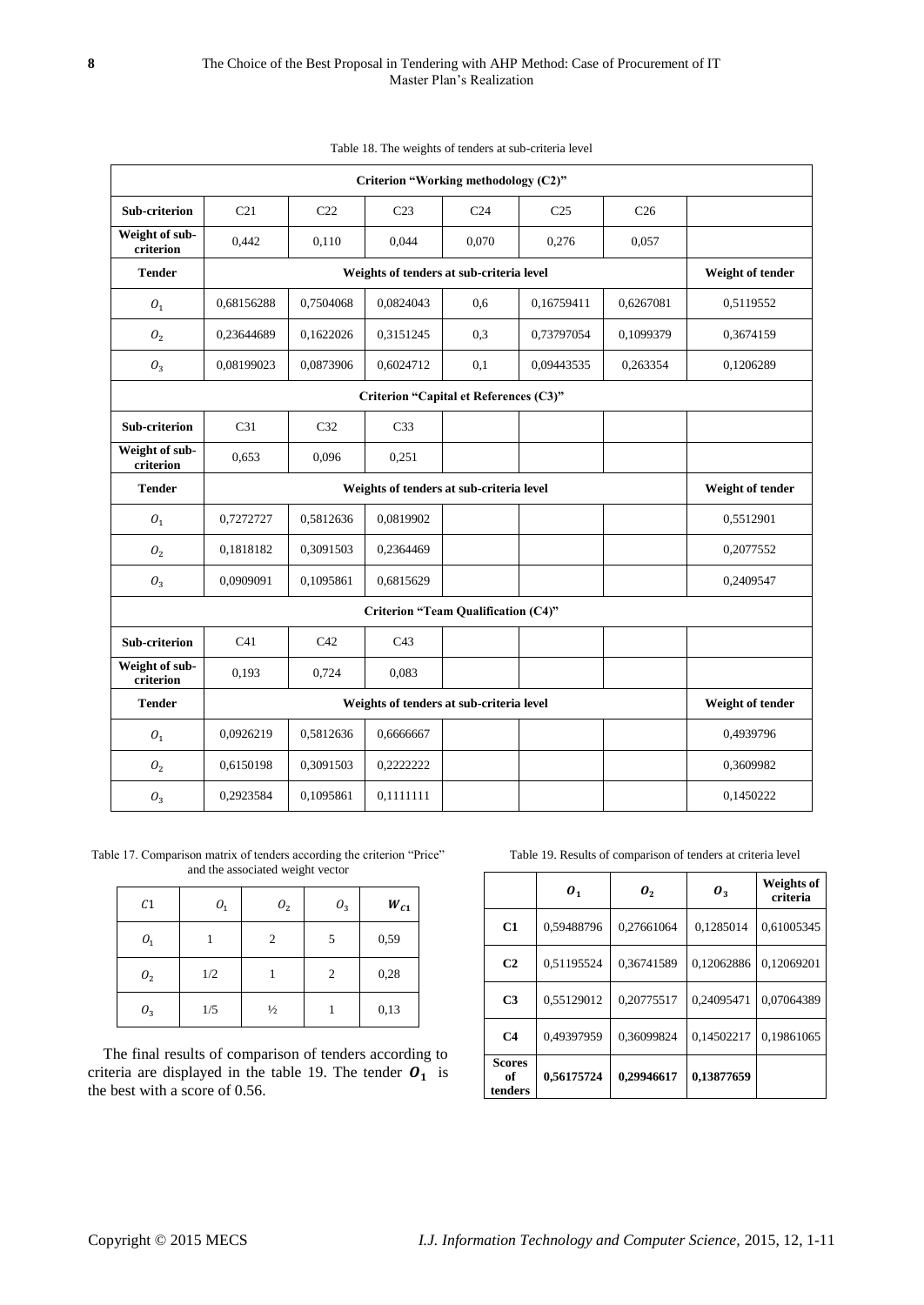#### VI. CONCLUSION AND PERSPECTIVES

The IT master plan that allows planning and managing the development of the computer systems derives its importance in the central role of the computer systems in the functioning of organizations. Aware the importance of the IT master plan, many organizations are working on the establishment of an IT master plan and they increasingly use tendering to find a provider able to put in place an effective IT Master plan. This allows them to create a competition between several providers with a view to choosing the one that proposes the best proposal.

However, as others public and private contracts, the awarding of contracts IT master plan's realization by using tendering faces the problematic of choosing the best tender among those proposed by the bidders.

The present work is a response to this problematic by proposing a decision support tool that has been thoughtfully designed for facilitating the choice of the best tender. This tool was built by using the multi-criteria decision-making method AHP after making an inventory of criteria and sub-criteria involved in the evaluation of tenders of IT master plan's realization and after specifying the degrees of preference for each pair of criteria and each pair of sub-criteria.

Such work aims to improve the step of the evaluation of tenders of IT master plan's realization and endow the organizations with effective IT Master Plan for a strategic steering of the development of their information systems.

In terms of perspective, we are working to integrate the principles of fuzzy set with FAHP method to overcome the limits of classical logic in order to make the proposed tool more effective.

#### ACKNOWLEDGMENT

The authors would like to thank the reviewers for their constructive comments on the initial version of this paper.

#### **REFERENCES**

- [1] B. Oztaysi, "A decision model for information technology selection using AHP integrated TOPSIS-Grey: The case of content management systems, " *Knowl.-Based Syst.*, March 2014.
- [2] P. Koning and A. van de Meerendonk, " The impact of scoring weights on price and quality outcomes: An application to the procurement of Welfare-to-Work contracts ," *Eur. Econ. Rev.*, vol. 71, pp. 1-14, October 2014.
- [3] E. Auriol, " Corruption in procurement and public purchase," *Int. J. Ind. Organ.*, vol. 24, nº 5, pp. 867-885, September 2006.
- [4] C. Ameyaw and S. Mensah, " Curbing Corruption in the Public Procurement Process in Ghana, " *Public Policy*  Adm. Res., vol. 3, nº 5, pp. 44-53, 2013.
- [5] A. L. C. Ciribini, M. Bolpagni and E. Oliveri, " An Innovative Approach to e-public Tendering Based on Model Checking, " *Procedia Econ. Finance*, vol. 21, pp. 32-39, 2015.
- [6] G.G. WOODS, "Financial Management and cost accounting," Cape Town: University of Stellenbosch, 2008.
- [7] A. KOVACS, "Enhancing procurement practices," Buston: Kluwer Academic, 2004.
- [8] S. Ng and R. Skitmore, "Client and consultant perspectives of prequalification criteria," *Build. Environ.*, vol. 34, nº 5, pp. 607-621, September 1999.
- [9] L. Zadelhoff, " The influence of a new public procurement directive on SME's," 2014.
- [10] E. Auriol, "The Cost of Corruption in Procurement and Public Purchase," August 2004.
- [11] Z. Hessami, "Political corruption, public procurement, and budget composition: Theory and evidence from OECD countries, " *Eur. J. Polit. Econ.*, vol. 34, pp. 372- 389, June 2014.
- [12] D.J. Watt,B. Kayis and K. Willey, ''Identifying key factors in the evaluation of tender for projects and servic '', *International Journal of Project Management,* vol.27, pp.250–260, April 2009.
- [13] C.A.B.Costa, É.C.Corrêa, J.D.Corte and J.Vansnick, ''Facililating bid evaluation in public call for tenders: A socio-clinical approach'', *Omega*, vol.30, pp.227–242, June 2002.
- [14] D.J. Watt, B. Kayis and K. Willey, ''The relative importance of tender evaluation and contractor selection criteria'', *International Journal of Project Management,* vol.28, pp.51–60, January 2010.
- [15] Q. Hung and J. Fung, "Prioritizing the Factor Weights Affecting Tourism Performance by FAHP ," *Int. J. Eng. Bus. Manag.*, pp. 1, 2013.
- [16] F. T. S. Chan, H. K. Chan, R. W. Ip, and H. C. Lau, "A decision support system for supplier selection in the airline industry," *Journal of Engineering Manufacture*, pp.741–758, 2007.
- [17] A. Ishizaka, C. Pearman, and P. Nemery, "AHP sort: An AHP-based method for sorting problems," *International Journal of Production Research*, pp. 4767–4784, 2012.
- [18] F. Mafakheri, M. Breton and A. Ghoniem, "Supplier selection-order allocation: A two-stage multiple criteria dynamic programming approach," *International Journal of Production Economics,* pp. 52–57, 2011.
- [19] S. M. Ordoobadi, "Application of AHP and Taguchi loss functions in supply chain," *Industrial Management and Data Systems,* pp.1251–1269, 2010.
- [20] R. W. Saaty, "The analytic hierarchy process—what it is and how it is used," *Math. Model.*, vol. 9, nº 3, pp. 161– 176, 1987.
- [21] B. Reza, R. Sadiq, and K. Hewage, "Sustainability assessment of flooring systems in the city of Tehran: An AHP-based life cycle analysis," *Constr. Build. Mater.*, vol. 25, n<sup>o</sup> 4, pp. 2053-2066, April 2011.
- [22] N. Ahmad and P. A. Laplante, "Software project management tools: making a practical decision using AHP," in *Software Engineering Workshop, SEW'06. 30th Annual IEEE/NASA*, pp. 76–84, 2006.
- [23] D. Dalalah, F. Al-Oqla and M. Hayajneh, "Application of the Analytic Hierarchy Process (AHP) in multi-criteria analysis of the selection of cranes," *Jordan J. Mech. Ind. Eng.*, vol. 4, nº 5, pp. 567–578, 2010.
- [24] Syamsuddin and J. Hwang, "The Application of AHP Model to Guide Decision Makers: A Case Study of Ebanking Security," *Procedia IEEE Conference*: *Fourth International Conference on Computer Sciences and Convergence Information Technology*, pp. 1469-1473, 2009.
- [25] A. Awasthi and S. S. Chauhan, " Using AHP and Dempster–Shafer theory for evaluating sustainable transport solutions," *Environ. Model. Softw.*, vol. 26, nº 6, pp. 787-796, June 2011.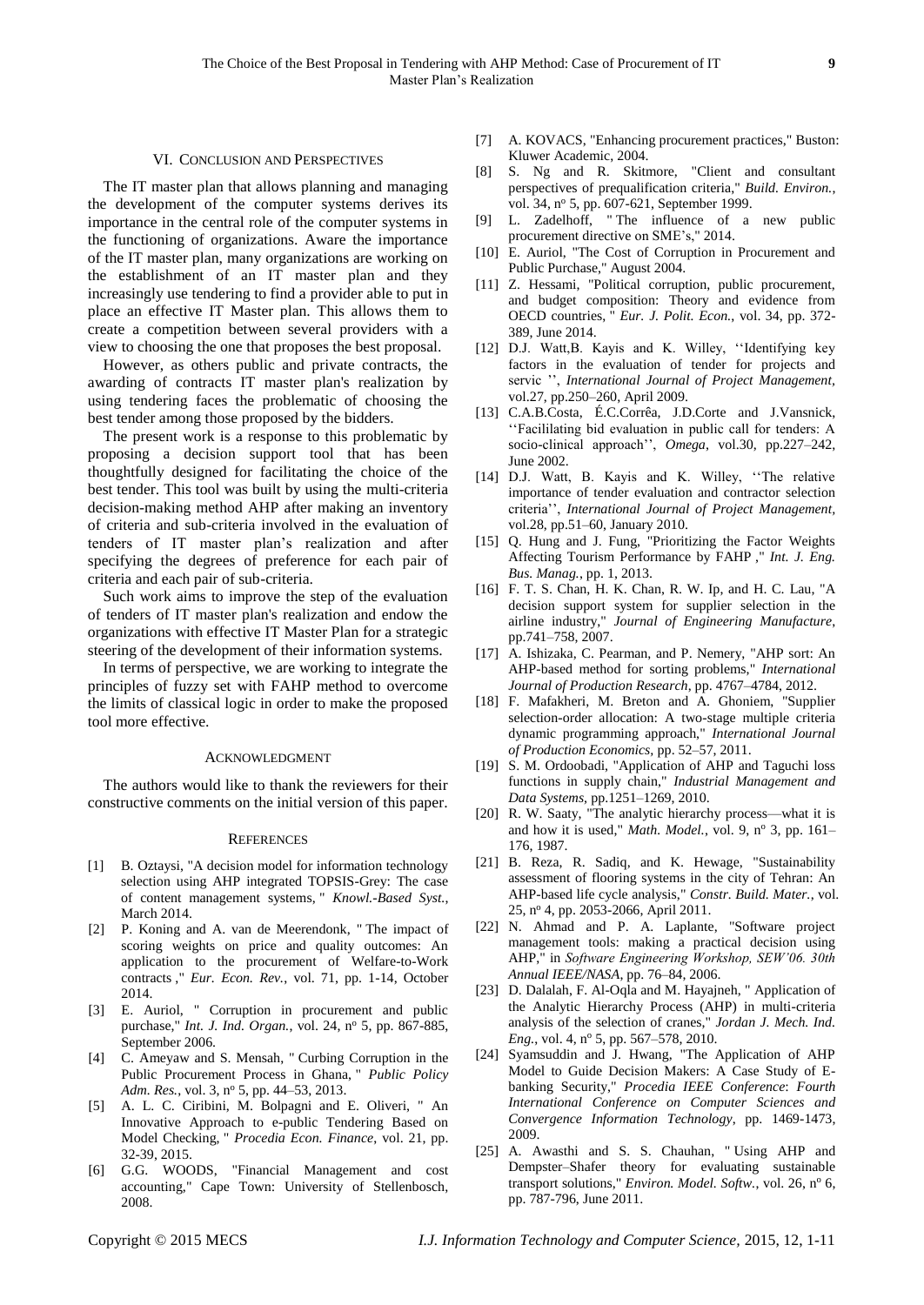- [26] J. Rezaei, P. B. M. Fahim, and L. Tavasszy, "Supplier selection in the airline retail industry using a funnel methodology: Conjunctive screening method and fuzzy AHP," *Expert Syst. Appl.*, vol. 41, nº 18, pp. 8165-8179, December 2014.
- [27] J. Franek and A. Kresta, " Judgment Scales and Consistency Measure in AHP, " *Procedia Econ. Finance*, vol. 12, pp. 164-173, 2014.
- [28] M. S. Salem, "An Application of the Analytic Hierarchy Process to Determine Benchmarking Criteria for Manufacturing Organisations ," *Int. J. Trade Econ. Finance*, vol. 1, nº 1, 2010.
- [29] G. Singh, R. Naz, and R. F. I. Smith, " Exploring the Potential of e-Governance Applications for Reducing Corruption: The Case of the Indian Public Sector RD Pathak RS Prasad," *Network of Asia-Pacific Schools and Institutes of Public Administration and Governance (NAPSIPAG) Annual Conference*, 2006.
- [30] S. Krasniqi, "PUBLIC PROCUREMENT PROCEDURES AND ITS CYCLES," *Int. J. Res. Rev. Appl. Sci.*, vol. 10, nº 1, 2012.
- [31] Syamsuddin and J. Hwang, "A new fuzzy MCDM framework to evaluate e-government security strategy," in *Application of Information and Communication Technologies (AICT), 2010 4th International Conference*  pp. 1–5, 2010.
- [32] J. K. W. Wong and H. Li, "Application of the analytic hierarchy process (AHP) in multi-criteria analysis of the selection of intelligent building systems," *Build. Environ.*, vol. 43, nº 1, pp. 108-125, January 2008.
- [33] K. Tsai and F. Chou, " Developing a Fuzzy Multiattribute Matching and Negotiation Mechanism for Sealed-bid Online Reverse Auctions," *J. Theor. Appl. Electron. Commer. Res.*, vol. 6, nº 3, pp. 13-14, 2011.
- [34] A. Diabagaté, A. Azmani and M. EL Harzli, "Tendering Process: Improvement of Analysis and Evaluation of Tenders based on the Use of Fuzzy Logic and Rule of Proportion", *International Journal of Computer Applications,*pp. 43-50, September 2014.
- [35] J. Yang, H. Qu, and L. Zhou, " Research on the evaluation methods of bid of construction project based on improved BP neural network," *WSEAS Trans. Comput.*, vol. 1, nº 9, pp. 93-102, 2010.
- [36] H.-C. Huang " Weighted Analysis on Evaluation Criteria of the Most Advantageous Bid ," *Int. J. Comput. Eng. Res.*, vol. 2, nº 5, pp. 1279–1282, 2012.
- [37] P. Priya, K. Iyakutti and S.P. Devi, " E-Procurement System with Embedded Supplier Selection DSS for an Automobile Manufacturing Industry," *Int. J. Database Manag. Syst.*, vol. 4, n<sup>o</sup> 2, pp. 85-96, April 2012.
- [38] M.M. Akarte, N.V. Surendra, B. Ravi and N. Rangaraj, ''Web based casting supplier evaluation using analytical hierarchy process,'' *Journal of the Operational Research Society*, vol. 52 , pp. 511–522, 2001.
- [39] T. Atanasova-Pacemska, M. Lapevski, and R. Timovski, " Analytical Hierarchical Process (AHP) method application in the process of selection and evaluation," *International Scientific Conference Gabrovo*, November 2014.
- [40] L. I. Dan and D. Zhiguo, " The Application of AHP Method for Universities Procurement and Bidding," *Manag. Sci. Eng.*, vol. 6, nº 3, pp. 56-58, 2012.
- [41] S. Sarencheh and B. S. Bigham, " An applicable master plan to develop city's information technology infrastructure ," *Procedia Comput. Sci.*, vol. 3, pp. 840‑ 847, January 2011.
- [42] T. L. Saaty, "Some mathematical concepts of the analytic hierarchy process," *Behaviormetrika*, vol. 29, pp. 1-9, 1991.
- [43] W. Pedrycz and M. Song, " A granulation of linguistic information in AHP decision-making problems," *Inf. Fusion*, vol. 17, pp. 93-101, May 2014.
- [44] A. Notsu, H. Kawakami, Y. Tezuka, and K. Honda, " Intergration of Information based on the Similarity in AHP," *Procedia Comput. Sci.*, vol. 22, pp. 1011‑1020, January 2013.
- [45] E. R. Jalao, T. Wu and D. Shunk, " A stochastic AHP decision making methodology for imprecise preferences," *Inf. Sci.*, vol. 270, pp. 192-203, June 2014.
- [46] X. Deng, Y. Hu, Y. Deng, and S. Mahadevan, " Supplier selection using AHP methodology extended by D numbers," *Expert Syst. Appl.*, vol. 41, nº 1, pp. 156-167, January 2014.
- [47] G. Rajesh and P. Malliga, " Supplier Selection based on AHP QFD Methodology," *Procedia Eng.*, vol. 64, p. 1283 ‑1292, January 2013.
- [48] J. Aguaron, M. T. Escobar and J. M. Moreno-Jiménez, " Consistency stability intervals for a judgement in AHP decision support systems," *Eur. J. Oper. Res.*, vol. 145, n<sup>o</sup> 2, pp. 382–393, 2003.
- [49] Y. Tang, H. Sun, Q. Yao and Y. Wang, "The selection of key technologies by the silicon photovoltaic industry based on the Delphi method and AHP (analytic hierarchy process): Case study of China," *Energy*, vol. 75, pp. 474- 482, October 2014.
- [50] K. K. Yuen, "Analytic hierarchy prioritization process in the AHP application development: A prioritization operator selection approach," *Appl. Soft Comput.*, vol. 10, nº 4, pp. 975-989, September 2010.
- [51] K. Zejli, A. Azmani and S. Khali Issa, "Applying Fuzzy Analytic Hierarchy Process (FAHP) to Evaluate Factors Locating Emergency Logistics Platforms," *Int. J. Comput. Appl.*, vol. 57, 2012.
- [52] W. Lai, L. Han-lun, L. Qi, C. Jing-yi and C. Yi-jiao, "Study and implementation of fire sites planning based on GIS and AHP," *Procedia Eng.*, vol. 11, pp. 486‑495, January 2011.

### **Authors' Profiles**



**Amadou Diabagate** is State engineer and PhD student in Laboratory of computer science, systems and telecommunication at the Faculty of Sciences and Technologies of Tangier (Morocco). His research focuses on artificial intelligence, big data science and egovernment (e-procurement). He has four papers in international conferences and

journals.



**Dr. Abdellah Azmani** received his Ph.D. in Industrial Computing at the University of Science and Technology of Lille in 1991. He worked as a professor at the Ecole Centrale de Lille and at the Institute of Computer and Industrial Engineering from Lens. He is a member of the Laboratory of Automatics and Informatics of Lille (LAIL). He joined the

Faculty of Sciences and Techniques of Tangier in 2004 where